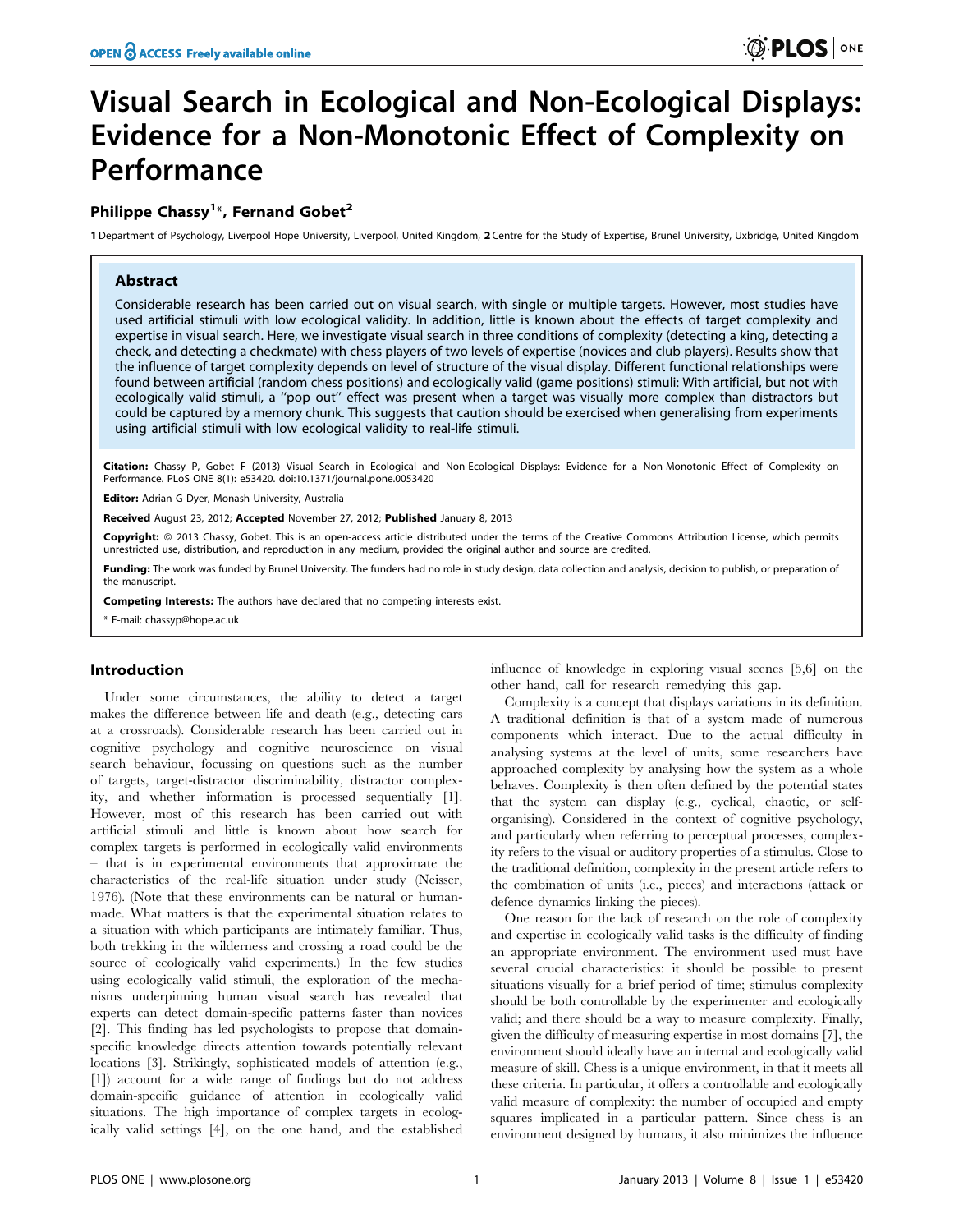of hard-wired search strategies designed by evolution to explore visual scenes [8]. This makes chess a good candidate for exploring the influence of knowledge on visual search. This paper aims to close this gap in the literature by examining the extent to which domain-specific knowledge facilitates the processing of scenes of varying visual complexity. It does this by contrasting the performance in ecologically valid and ecologically invalid settings.

Chase and Simon [9] posited that experts' perceptual advantage was due to them having chunks of visual information (typical piece configurations on the board) stored in long-term memory. Upon recognition of a chunk, attention is directed towards potentially salient locations and potential moves. The studies conducted with chess have confirmed that domain-specific knowledge orients attention in ecological stimuli, making experts faster than novices in detecting targets [2,10]. Since the amount of information captured by perception at any moment is limited [11], and the understanding of a problem situation takes several eye fixations [3,12], an important effect of complexity on cognition is to increase the cost of processing information [10]. Whether this effect can be attenuated by expertise is as yet unknown.

Chess has long been a central paradigm for understanding the components of expertise [13]. However, the studies carried out to study the influence of knowledge (expertise) on complexity in search tasks [2,14–18] suffer from several infelicities in their design that make comparison between studies difficult and thus limit the general conclusions that can be drawn. These include: small samples (e.g., three participants in a group; [2]), differences in board size (e.g.,  $8\times8$  vs.  $3\times3$  squares) differences in target salience (minor piece [bishop or knight] vs. king), unsystematic manipulation of complexity and different definitions of skill levels across experiments. In the present study, we addressed these issues by systematically manipulating complexity and recruiting participants spanning a wide range of expertise levels.

Based on dominant theories of perceptual expertise, such as chunking [9] and template theories [19], we made several predictions. First, since complexity increases the amount of information to process, we expected an effect of complexity on both performance and processing time. Second, considering that domain-specific knowledge orients attention to relevant locations in structured but not in unstructured scenes, unstructured stimuli should force the perceiver to develop new strategies to explore the visual scene. Thus, and in line with previous findings, the time taken to find a target should be longer in unstructured stimuli than in structured stimuli. Third, considering that the knowledge of the perceiver is used to structure the stimuli and that a lack of structure will lead to a perceptual overload, we expected complexity to interact with structure. In particular, we examined the effect of complexity on ecologically valid stimuli. This prediction relates to the hypothesis that chunking makes it possible to recode and compress information, and thus to reduce perceptual complexity.

## Methods

#### Participants

Twenty-nine chess players (1 female) were recruited from several chess clubs in France and the Netherlands. All participants had normal or corrected-to-normal vision. The mean rating was  $M = 1681$  Elo (SD = 262.69 Elo) and the ratings ranged from 1240 to 2300. (The Elo rating is a scale widely used in the chess world to measure chess skill; see Elo [20] for details.) Two levels of expertise were defined by splitting players around the median of Elo rating (median = 1622 Elo). The novice group comprised 14 players  $(M = 1470 \text{ Elo}; SD = 101 \text{ Elo})$ . The club players group consisted of

15 players ( $M = 1907$  Elo;  $SD = 176$  Elo). The difference between the means of the two groups (437 Elo) reflects a huge difference in skill  $t(27) = -8.28$ ,  $p < .001$ , which translates into a probability of winning for the best player equal to  $p = .94$ .

## Procedure

Participants were instructed that the purpose of the study was to understand how chess players carry out king, check and checkmate detections. After signing a consent form, they were asked whether they had a past of epileptic seizure (i.e., evidence of photosensitivity) and whether they were familiar with chess programs. None of the participants were photosensitive and all were familiar with chess programs. Participants sat 40 cm from the screen of a Toshiba laptop. The experiment was conducted individually in a quiet and well-lit room. After completion of the experiment, they received  $\in 10$ .

Participants were asked to go through a detection task that implemented three levels of visuospatial pattern complexity (henceforth, complexity): detection of white king, detection of check, and detection of checkmate. The targets were present in half of the trials, and absent in the other half. Structure was manipulated by using either ecologically valid stimuli (i.e., game positions) or ecologically invalid stimuli (i.e., random positions). Participants had to complete 40 king detections, 40 check detections, and 40 checkmate detections. There were two orders, which were counterbalanced across the participants: (a) king, check, and checkmate, and (b) checkmate, check, and king. In each trial, participants' response, latency, and accuracy were recorded.

As in the previous paragraphs, the term *complexity* refers to the complexity of the stimulus. In spite of the change in instructions, the task remains the same: to detect a visual pattern. It must be noted that from chess players' point of view, a chess position contains many patterns with two or more pieces, a same piece being able to belong to different patterns. Some patterns (e.g., fianchetto) present little variability and are predictable in terms of their location over the board and amount of pieces. We needed patterns that can occur in different places of the board and that can vary in complexity. The check and checkmate situations meet these criteria. The chosen approach allowed us both to provide the participants with ecological instructions and to present the experimenters with a new, valid method for measuring complexityMaterial.

For each level of complexity (i.e., king, check, checkmate), ten game positions were selected randomly from a database of 2,000,000 games. To ensure a good ecological validity, only games from experts were used. Complexity was measured as the total number of squares (both occupied squares [pieces] and unoccupied squares) implicated in the target pattern. For the king condition, one piece (the king) and zero empty squares had to be detected, thus complexity equalled 1 square. For the check condition, the patterns were made of 2 pieces  $(SD = 0$  pieces) and 1.9 empty squares  $(SD = 1.73)$ , on average. Hence, the average space to be covered to recognise the pattern was of 3.9 squares on average  $(SD = 1.73$  squares). Finally, for the checkmate conditions, the patterns were made of 4.7 pieces  $(SD = 1.06$  pieces) and 17.7 empty squares  $(SD = 2.45 \text{ squares})$ . Hence, the space to be covered to recognise the checkmate patterns was of 22.4 squares on average  $(SD = 3.03$  squares). In summary, the average complexity of patterns spanned three levels: 1 square (king), 3.9 squares (check), and 22.4 squares (checkmate). As the number of pieces on the board was similar in the three conditions  $(M = 23.5)$  pieces,  $SD = 4.06$  pieces), the visual load was controlled for.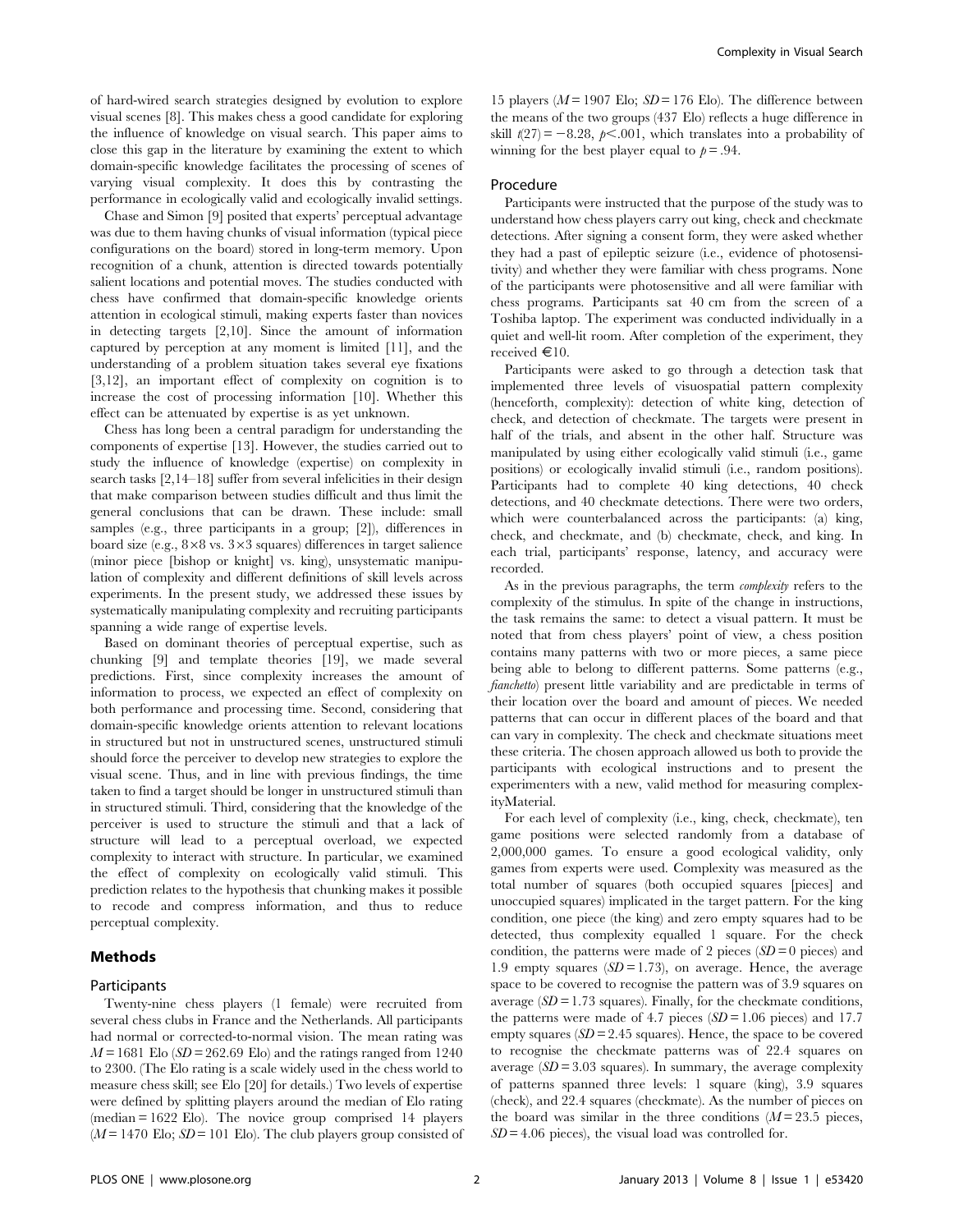The game positions were used to generate non-target and random stimuli. Non-target stimuli were generated either by deleting the white king (king detection) or by moving the attacking piece to a new, non-attacking square (check and checkmate detection). Note that it was necessary to keep the king on the board in the check and checkmate conditions, because getting rid of the king would make the non-target conditions similar to no-king condition. By applying these procedures, we obtained ten more positions per level of complexity. Finally, random positions were created by randomly reallocating the pieces of each position to a new square. A constraint was that the white king could only end up on a square occupied by a white king in one of the nine other positions. Targets were present in half the random positions and absent in the other half. Figure 1 presents an example of a stimulus in each experimental condition for the check level of complexity.

#### Results

The presentation of results is divided in three sections. In the first section we outline the procedure used to pre-process the data. The second section presents the results for all positions and reports whether complexity and structure affected players' response time and proportion of correct answers. In the third section, we focus on ecologically valid situations.

#### Data Trimming and Transformation of Response Times

To ensure that the inferential tests were carried out without violation of the statistical assumptions, we used a systematic procedure for the response times (RTs). For each participant, the first step was to trim the data by discarding trials with an RT less than 200 ms or superior to the mean plus three standard deviations (3.26% of observations). The second step was to discard all trials in which the participants did not answer correctly (8.61% of observations after trimming). The third step was to test whether the data were normally distributed. Since the Kolmogorov-Smirnov revealed that the normality assumption could not be held, all RTs were log-transformed. Whenever Mauchly's test indicated that the distribution of data was not spherical, the most



Figure 1. Stimuli sample for the check condition. doi:10.1371/journal.pone.0053420.g001

conservative correction (i.e., half bound) was used to adjust the F values of the ANOVA.

#### General Results

The means and standard deviations for each experimental condition are reported in Table 1. The upper half of the table reports the RTs, and the lower half reports the proportion of correct responses. Overall, the participants performed the detection task in 3.96 s on average  $(SD = .82 \text{ s})$  and with high accuracy  $(M = .91, SD = .05)$ .

We carried out an analysis of variance on RT and proportion correct separately, using a 2 (expertise)  $\times$  2 (structure)  $\times$  2 (target presence)  $\times$  3 (complexity) mixed design. Expectedly, there was a main effect of expertise on performance  $F(1, 27) = 5.01, p<.05,$  $MSE = 0.02$ . However, the two expertise groups did not differ in RTs,  $F(1, 27) = .94$ ,  $p = .34$ , MSE = 0.15. Consistent with previous research, we found a significant main effect of structure on RT,  $F(1, 27) = 91.97, p \le 0.01, MSE \le 0.01, and performance,$  $F(1,27) = 8.96, p \le 0.01$ , MSE  $\le 0.01$ . Participants were slower in completing the task with random positions  $(M3.96 \text{ s}; SD = 3.01 \text{ s})$ than with game positions  $(M = 3.72$  s; SD = 2.93 s); and performance with game positions  $(M = .94, SD = 0.08)$  was higher by 2% than with random positions  $(M = .92, SD = .11)$ . Target presence  $(M = 3.72 \text{ s}; SD = 2.47 \text{ s})$  was on average spotted faster than target absence  $(M = 3.95 \text{ s}; SD = 3.40 \text{ s}), F(1, 27) = 272.46, p<.01,$  $MSE = 0.02$ . Yet target had no effect on performance  $F(1, 1)$  $27 = 2.51, p = .12, MSE = 0.01$ . Crucially, complexity significantly affected RTs and performance,  $F(2, 54) = 609.22, p<.01$ ,  $MSE = 0.02$  and  $F(2, 54) = 10.27, p<.01, MSE < 0.01$ , respectively. With increasing levels of complexity, the mean RT increased (king  $M = 1.66$  s,  $SD = .53$  s; check  $M = 2.65$  s,  $SD = 1.03$  s; and *checkmate*  $M = 7.21$  s,  $SD = 2.75$  s) and the mean performance decreased (king  $M = .95$ ,  $SD = .10$ ; check  $M = .94$ ,  $SD = .08$ , checkmate  $M = .90$ ,  $SD = .11$ ). Note that the effect is considerable with RTs: a factor of 1.7 between the king and check conditions, and a factor of 4.3 between the king and checkmate conditions.

Complexity interacted significantly with structure both with respect to RTs,  $F(2, 54) = 10.25, p<.01, MSE < 0.01$  and proportion correct,  $F(2, 54) = 8.90, \, p\leq 0.01, \, MSE \leq 0.01$ . Complexity had an effect on the speed with which targets were detected,  $F(2, 54) = 132.57$ ,  $p < .01$ , MSE < 0.01 and performance,  $F(2, 54) = 10.28$ ,  $p<.01$ , MSE < 0.01. The significant interactions, which include complexity, are displayed in Figure 2. These interactions are very informative with respect to how complexity modulates the effects of structure and target. We first consider the interaction between complexity and structure, starting with RTs. In random stimuli, when complexity increased, the participants tended to reduce their response criterion compared to ecologically valid stimuli as shown by the fact that the curves converge. With performance, the pattern is much different. With game positions, the increase in complexity was reflected by a decrease in performance. With random positions, however, mean performance reached a peak in the intermediate level of complexity and then dropped dramatically. This finding is also reflected by the interaction between complexity and target presence: In spite of using much more time in the highest level of complexity, the performance dropped dramatically.

Visual inspection of the third quadrant of Figure 2 suggests that, while proportion correct is a linear function of level of complexity for the game positions, it is a quadratic function for the random stimuli. It could be argued that there is a speed-accuracy trade-off in our results, which would make it hard to interpret them. However, Figure 2 also shows that, overall, while response time increases from the King to the Checkmate condition, accuracy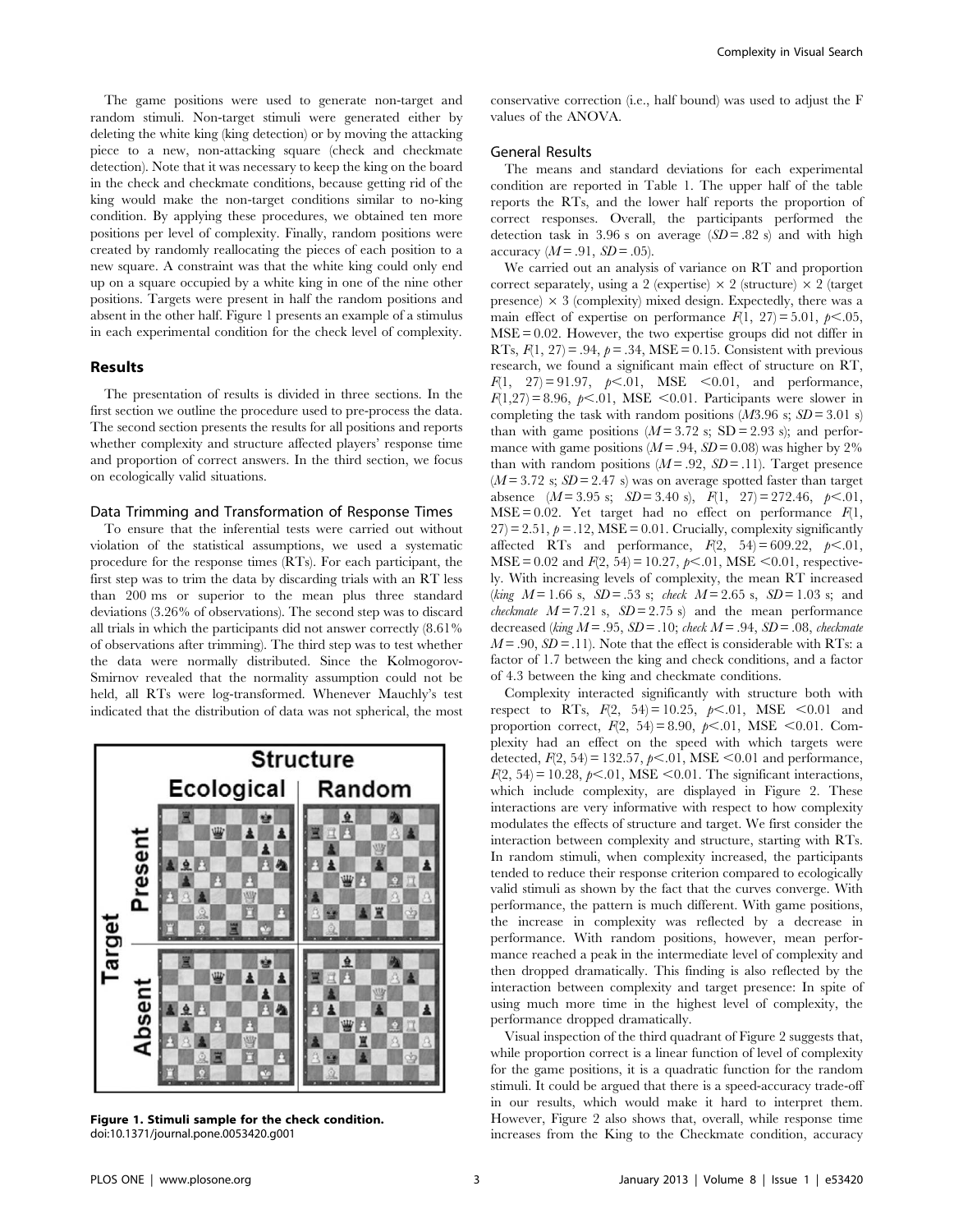Table 1. Reaction times (top panel) and proportion correct (bottom panel) as a function of complexity, structure, target presence, and skill level.

|       |              |           | King             |      |      |      | <b>Complexity Check</b> |      |      |      | Checkmate |      |      |      |
|-------|--------------|-----------|------------------|------|------|------|-------------------------|------|------|------|-----------|------|------|------|
|       |              |           | <b>Structure</b> |      |      |      |                         |      |      |      |           |      |      |      |
|       |              |           | Random           |      | Game |      | <b>Random</b>           |      | Game |      | Random    |      | Game |      |
|       |              |           | <b>Target</b>    |      |      |      |                         |      |      |      |           |      |      |      |
|       |              |           | A                | P    | Α    | P    | A                       | P    | A    | P    | A         | P    | A    | P    |
|       | $\mathsf{N}$ | M         | 2.16             | 1.53 | 1.83 | 1.21 | 3.70                    | 2.20 | 3.27 | 2.12 | 6.89      | 7.90 | 6.60 | 8.04 |
| RT    |              | <b>SD</b> | 0.42             | 0.48 | 0.44 | 0.23 | 0.85                    | 0.67 | 0.92 | 0.54 | 2.09      | 1.81 | 1.71 | 1.90 |
|       | $\mathsf{C}$ | M         | 2.06             | 1.44 | 1.79 | 1.26 | 3.29                    | 1.90 | 2.94 | 1.70 | 6.61      | 7.73 | 6.24 | 7.59 |
|       |              | SD        | 0.52             | 0.38 | 0.56 | 0.32 | 0.96                    | 0.59 | 1.05 | 0.46 | 3.03      | 3.59 | 2.84 | 4.20 |
|       | ${\sf N}$    | M         | 0.99             | 0.82 | 0.99 | 0.93 | 0.96                    | 0.94 | 0.89 | 0.93 | 0.86      | 0.83 | 0.91 | 0.90 |
| Prop. |              | SD        | 0.03             | 0.16 | 0.04 | 0.07 | 0.06                    | 0.08 | 0.10 | 0.11 | 0.11      | 0.15 | 0.11 | 0.12 |
|       | $\mathsf{C}$ | M         | 0.97             | 0.91 | 0.99 | 0.99 | 0.95                    | 0.94 | 0.91 | 0.99 | 0.91      | 0.93 | 0.93 | 0.94 |
|       |              | SD        | 0.08             | 0.11 | 0.03 | 0.04 | 0.11                    | 0.08 | 0.05 | 0.03 | 0.09      | 0.07 | 0.08 | 0.06 |

Note. RT: response time, Prop.: Proportion of correct responses, N: Novices, C: Club players A: Absent, P: Present. doi:10.1371/journal.pone.0053420.t001

decreases. This is the opposite pattern to what would be observed if there was a speed-accuracy trade-off. Statistical analysis supported this impression. While trend analysis found only a statistically significant linear term for the game condition,  $F(1, 28) = 24.51$ ,  $p<.01$  it found both a linear and a quadratic term for the random condition,  $F(1, 28) = 7.25$ ,  $p<.05$ , and  $F(1, 28) = 9.24$ ,  $p<.01$ , respectively. These crucial results show that performance in random stimuli, but not in game stimuli, follow a curvilinear



Figure 2. Interactions between complexity and other factors. doi:10.1371/journal.pone.0053420.g002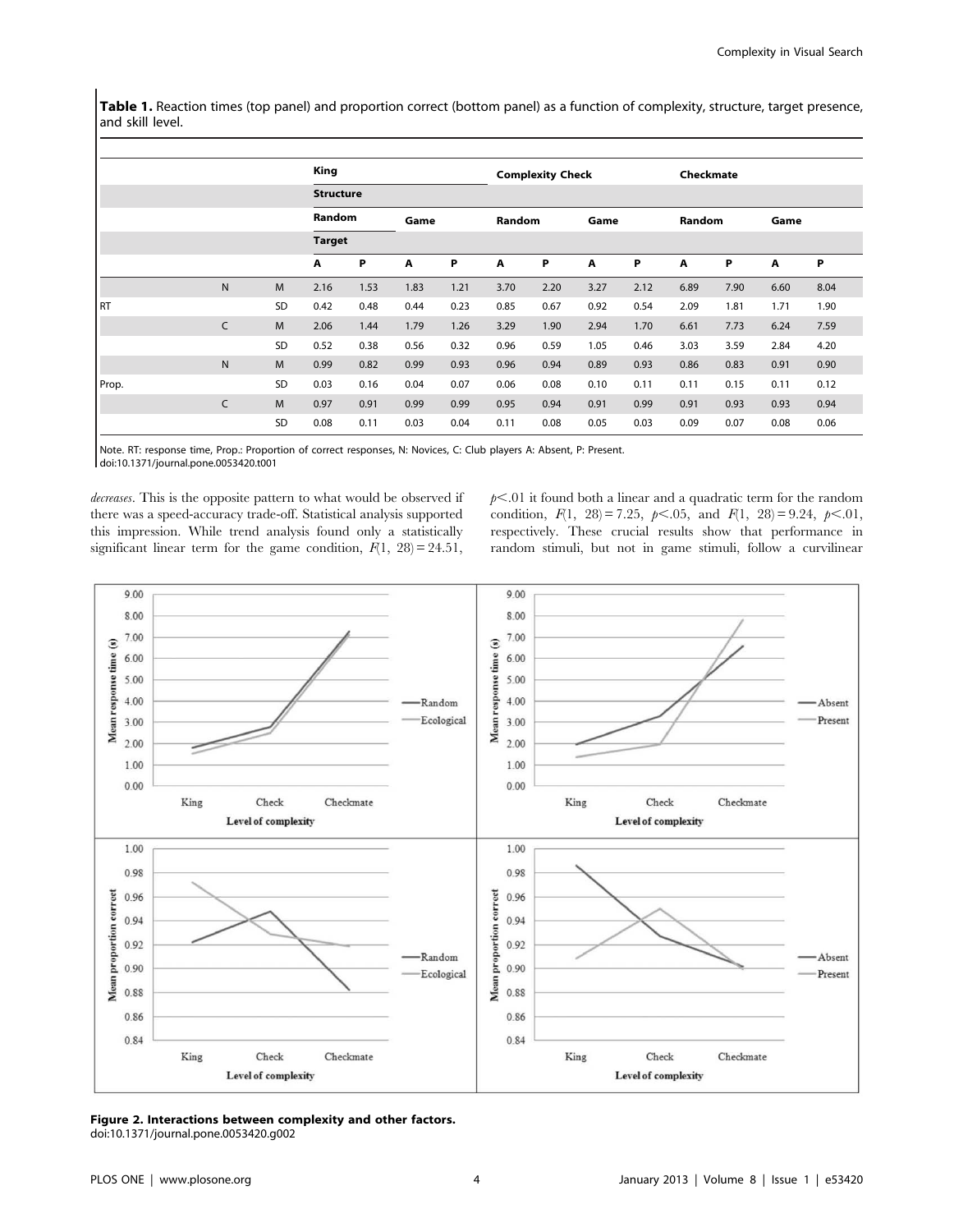progression. The influence of complexity on random stimuli can be investigated further by modelling it by a quadratic equation. Equation 1 shows the relationship between complexity (C) and proportion of correct hits (P).

$$
P = -0.00058 \times C^2 + 0.011778 \times C + 0.91122,
$$
  
\n
$$
C \in \mathbb{N}^*[1, 50], r^2 = 1
$$
\n(1)

$$
P' = -0.00117 \times C + 0.011778 \tag{2}
$$

Interestingly, this equation predicts that performance will reach zero when complexity is equal to 51 squares. Hence, there is a maximal complexity that can be handled by memory. In addition, the analysis of the derivative (see Equation 2) indicates that performance peaks when  $C = 10.1$ , i.e. when the complexity of the target pattern covers 10 squares. Hence, 10 squares is where the pop out effect peaks, making performance close to perfection  $(P = .97)$ .

#### Focus on Ecologically Valid Stimuli

When the analysis with expertise and complexity as independent variables, and RTs and performance as dependent variables, was restricted to ecologically valid conditions (i.e., game positions), an opposite pattern was found: Expertise significantly affected performance,  $F(1,27) = 6.42$ ,  $p < .05$ , MSE = 0.01, but complexity failed to reach significance,  $F(1,27) = 3.02$ ,  $p = .06$ , MSE < 0.01. By contrast, complexity affected RT but expertise did not,  $F(1,27) = 555.88, p<.01, \text{MSE} = 0.02, F(1,27) = 1.39, p = 0.25,$ MSE = .04, respectively.

Next, we tested the hypothesis that spatial dynamics are encapsulated in chunks. Under the assumption that empty squares are essential for attack-defence relationships, we predicted that empty space affects perceptual speed. When we regressed RT on complexity (C) (see Table 2), we found a nearly perfect linear relationship (see Equation 3),  $F(1, 2) = 1,021.15$ ,  $MSE = 26.25$ ,  $p = .02$ ,  $r^2 = .999$ . We found the same relationship when RTs were regressed on the number of empty squares (ES) (see Equation 4),  $F(1, 2) = 63,277, MSE = 26.27, p<0.1, r^2 = 1.$ 

$$
RT = 0.312 \times C + 0.824, C \in \mathbb{N}^*[1, 64] \tag{3}
$$

$$
RT = 0.373 * ES + 1.226, ES \in \mathbb{N}^*[1, 64]
$$
 (4)

Equation 3 indicates that an increase in one complexity unit increases RT by 0.312 s, and Equation 4 shows that adding an empty square to the target pattern increases RT by an average of  $M = 0.373$  s. The results strengthen the hypothesis that chunks encompass spatial information.

## Discussion

The present study investigated the effect of knowledge on recognition of visually complex patterns in a visual search task. To this purpose, novice and club chess players searched for visual targets of various complexity levels in random and game chess positions. We found main effects of expertise, structure and complexity on performance, as well as main effects of structure, target presence and complexity on response times. By large, these results replicate the well-established effects that expertise, structure, complexity and target presence have on behavioural indicators [2,14–17,21]. However, while previous research suggests that an increase in complexity entails an increase in difficulty, the present study has revealed an unexpected pattern of results: in unstructured environments, a medium level of complexity facilitates the detection of domain-specific targets. To the best of our knowledge, the present study is the first to show that complexity can facilitate perception in specific situations.

Crucially, the interaction between complexity and structure has uncovered a potential facilitator effect of complexity. With game positions, the proportion of correct responses is inversely proportional to complexity. However, with random positions, players performed better in the check condition (medium complexity) than in less complex and more complex conditions. When the targets are visually simple (i.e., a king), performance is lower because knowledge of the stimuli structure does not guide attention to relevant locations. Since the target stimuli and distractors occupy one square each, discriminability is reduced, making detection difficult. When the target stimulus is a two-pieces interaction (i.e., a check), complexity increases. However, as the target spans a larger number of squares (3.9 on average) than randomly-distributed, individual distractors, it emerges as a single object. In the checkmate condition (maximal complexity), the effect is eliminated because the target pattern itself is of high complexity; since it cannot be retrieved from memory, it has to be computed in real time, hence the drop in performance. Strikingly, the novice and advanced players in our sample were affected by complexity in the same way, as indicated by the lack of significant interaction between expertise and complexity. Taken together, these findings suggest that complexity in visual signals can have a facilitator effect if the complexity of the target, but not of the full setting, is captured by memory chunks.

The trends analysis and our mathematical model are highly informative regarding how the structure of the environment

| <b>Level of Complexity</b> | <b>Complexity Components</b> |                     | Complexity | Dependent variable |  |  |  |
|----------------------------|------------------------------|---------------------|------------|--------------------|--|--|--|
|                            | Piece                        | <b>Empty square</b> |            | <b>RT</b>          |  |  |  |
| King                       |                              |                     |            | 1.24               |  |  |  |
| Check                      |                              | 1.9                 | 3.9        | 1.92               |  |  |  |
| Checkmate                  | 4.7                          | 17.7                | 22.4       | 7.83               |  |  |  |

## Table 2. Data used for regressions.

The numbers are means.

Note. The data from novice and club players were pooled as no effect of expertise on RTs in ecologically valid situations was detected. doi:10.1371/journal.pone.0053420.t002